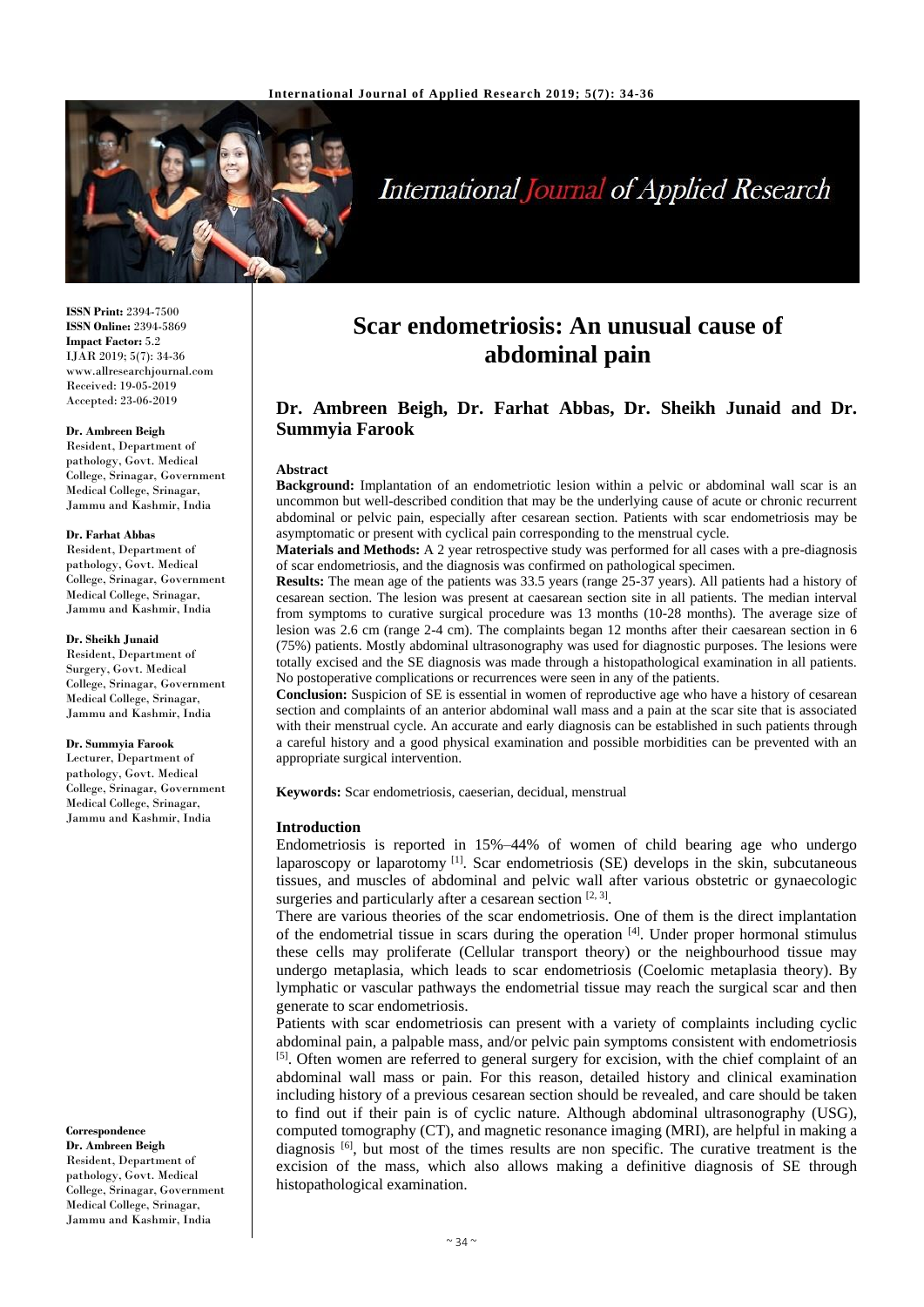## **Materials and Methods**

It was a retrospective study done on all cases reported as scar endometriosis previously from Jan 2016 to Dec 2018. The demographic characteristics, anamneses, the number of caesarean sections undergone, complaints of the patients, the onset of these complaints, the localization and size of the mass, the diagnostic methods used, surgical treatment procedures used, the duration of hospital stays, and patient outcomes were all recorded. Statistical analysis was performed using SPSS version 20 .Continuous data are reported as mean and SD when normally distributed, and as median and inter quartile range (IQR) when not normally distributed. The comparisons of normally distributed, continuous data were made with a Student t test and an analysis of variance. The categorical data were analyzed with Fisher exact tests and are presented as counts and percentages.

## **Results**

The median age of the patients was 33.5 years (Range 25-37 years). Five patients presented with complaints of cyclic pain and swelling while three patients had swelling only at the local site. The lesion was present at caesarean section site in all patients. The median interval from symptoms to curative surgical procedure was 13 months (10-28 months). The average size of lesion was 2.6 cm (Range 2-4 cm). Preoperative diagnosis was made on FNAC (Fine needle aspiration cytology) in one patient. All patients underwent complete surgical resection. The diagnosis was made on histological examination in all patients. All patients had regular follow-up ranging from 9 months to 12 years and there were no recurrences in any patient. Details of the patients are given in Table 1.

**Table 1:** Detailed information on patients with Scar endometriosis.

|   | Patient   Age Yrs.) | <b>Presenting Symptoms</b> | No. of C/S | Time of symptom. (Mths). | <b>Location of lesion</b> | <b>Dxtic tool</b>        | $\mathbf{R} \mathbf{x}$ |
|---|---------------------|----------------------------|------------|--------------------------|---------------------------|--------------------------|-------------------------|
|   | 34                  | Swelling, cyclic pain      |            | 28                       | Right side of scar        | <b>USG, MRI</b> Excision |                         |
|   | 35                  | Mass                       |            | 12                       | Left side of scar         | USG, MRI Excision        |                         |
|   | 28                  | Mass, cyclic pain          |            | 10                       | Left side of scar         | USG .CT                  | Excision                |
| 4 | 36                  | Mass                       |            | 12                       | Midline of scar           | <b>USG</b>               | Excision                |
|   | 25                  | Mass , cyclic pain         |            | 20                       | Right side of scar        | <b>USG</b>               | Excision                |
| 6 | 37                  | Mass, cyclic pain          |            | 14                       | Right side of scar        | $\overline{\phantom{a}}$ | Excision                |
|   | 33                  | Swelling                   |            |                          | Left side of scar         | <b>USG.MRI</b>           | Excision                |
|   | 28                  | Swelling, cyclic pain      |            | 24                       | Right side of scar        | USG, MRI Excision        |                         |

## **Discussion**

The development of a Cesarean scar endometriosis is infrequent  $[7, 8]$ . The exact incidence is unknown, although one report suggests a rate of 0.03 percent following term or near-term Cesarean sections<sup>[9]</sup>. The major theories that have been postulated for the development of endometriosis in surgical scars are transportation and met aplastic theory. The transportation theory proposes the direct seeding of uterine endometrial tissue into a scar. According to met aplastic theory, non-endometrial cells have the capability of changing into endometrial tissue  $[10, 11]$ . It has been suggested that during Cesarean section, wiping the endometrium with a moist or dry sponge after delivery of the placenta and before closure of the uterine incision could deliver endometrial tissue to the abdominal wound [8]. Because early pregnancy endometrial tissue might have a greater potential for viability when transported,  $[8, 10]$  caution has been urged when sponging the uterine cavity at preterm Cesarean sections [8] . Careful surgical technique to avoid spillage of decidual tissue into the wound edges might reduce the rate of scar endometriosis<sup>[9]</sup>.

Cyclic pain is considered as one of the symptoms of endometriosis which was seen in five out of eight patients in our study. Interval between the surgical procedure and presentation of scar endometriosis vary from months to years (3 months–10 years) in various series  $[9, 12, 13]$ . In our study, the median interval was 13 months.

Many reports have documented the accuracy of FNAC from the mass as an important confirmatory investigation [14, 15]. In our series, we could diagnose only one patient accurately with this condition by FNAC. Theoretically, this procedure has the potential to seed the needle tract with cells and can cause recurrence, especially within concomitant intra-pelvic endometriosis, although this has not been reported  $[14, 15]$ .

In patients whose SE diagnosis is doubtful, other pathologies including lipoma, incisional hernia, suture granuloma, and abdominal wall tumors should be considered for differential diagnosis  $[16, 17, 18]$ . In such a case, additional radiological procedures should be employed for the diagnosis. CT and MRI were very helpful in revealing the localization and size of the mass palpated at the anterior abdominal wall, its relationship with the surrounding tissues, and whether there were any other pathologies in the abdomen [16, 19]. However, it is not possible to make a final diagnosis using these radiological examinations alone. The definitive diagnosis of SE is made after a histopathological examination of the surgically removed tissue has clearly shown the presence of endometrial smooth muscle cells, stroma, glands, and hemosiderin-laden macrophages in the tissue [Fig 1 and 2].



**Fig 1:** In this microscopic view of an excised abdominal wall endometria, endometrial glands and stroma are inappropriately adjacent to skeletal muscle (Hematoxylin-Eosin, 40X)